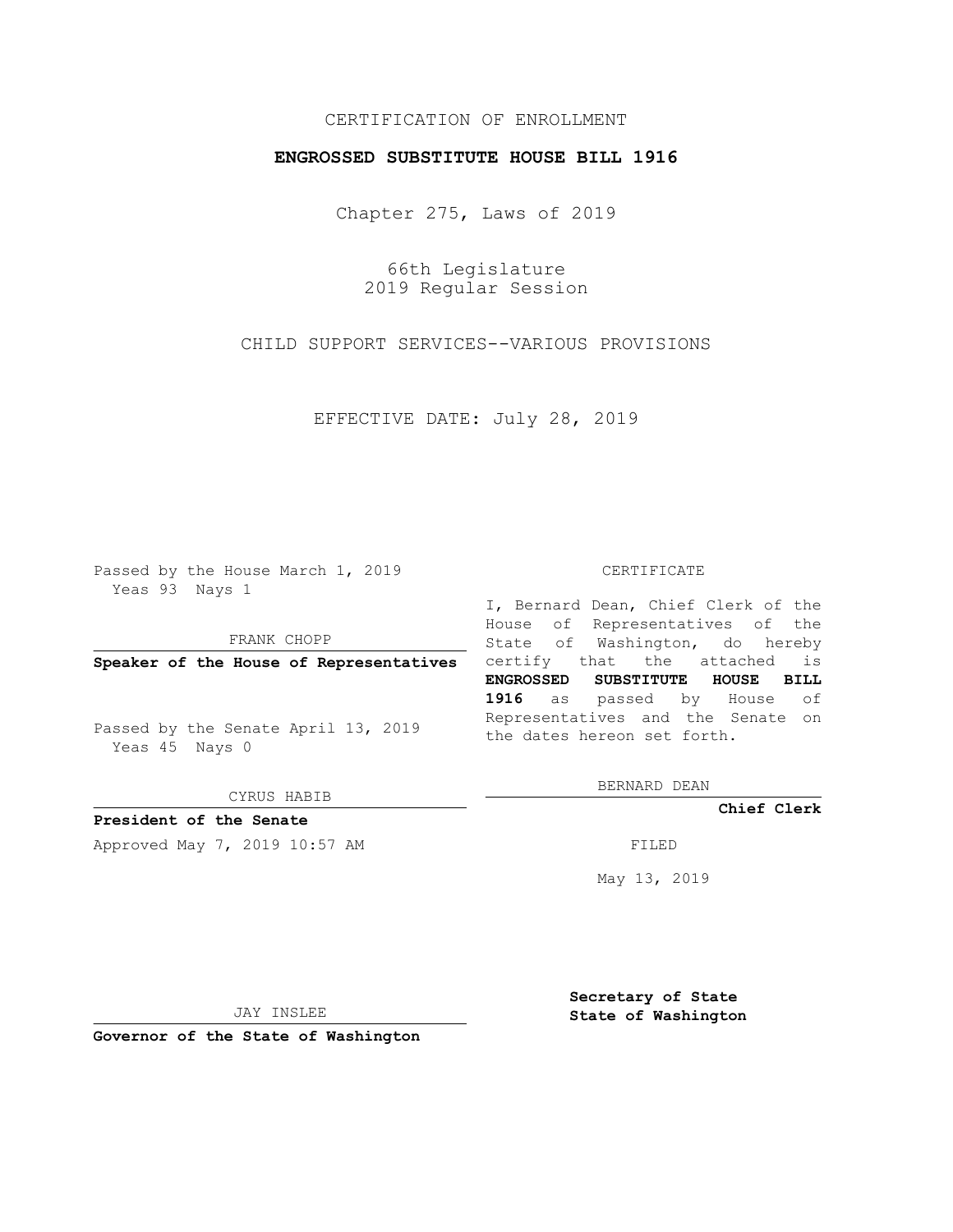#### **ENGROSSED SUBSTITUTE HOUSE BILL 1916**

Passed Legislature - 2019 Regular Session

#### **State of Washington 66th Legislature 2019 Regular Session**

**By** House Civil Rights & Judiciary (originally sponsored by Representatives Kilduff, Leavitt, Ortiz-Self, and Ormsby; by request of Department of Social and Health Services)

READ FIRST TIME 02/22/19.

1 AN ACT Relating to improving the delivery of child support 2 services to families by increasing flexibility and efficiency; and 3 amending RCW 26.19.025, 26.09.170, 74.20A.059, and 74.20.040.

4 BE IT ENACTED BY THE LEGISLATURE OF THE STATE OF WASHINGTON:

## 5 **PART I**

6 **CHILD SUPPORT GUIDELINES**

7 **Sec. 1.** RCW 26.19.025 and 2011 c 21 s 2 are each amended to read 8 as follows:

9 (1) Beginning in 2011 and every four years thereafter, the 10 division of child support shall convene a work group to review the 11 child support guidelines and the child support review report 12 ((p<del>repared under RCW 26.19.026 and 26.18.210</del>)) described in 13 subsection (7) of this section, consider the data required under 14 subsection (8) of this section, and determine if the application of 15 the child support guidelines results in appropriate support orders. 16 Membership of the work group shall be determined as provided in this 17 subsection.

18 (a) The president of the senate shall appoint one member from 19 each of the two largest caucuses of the senate;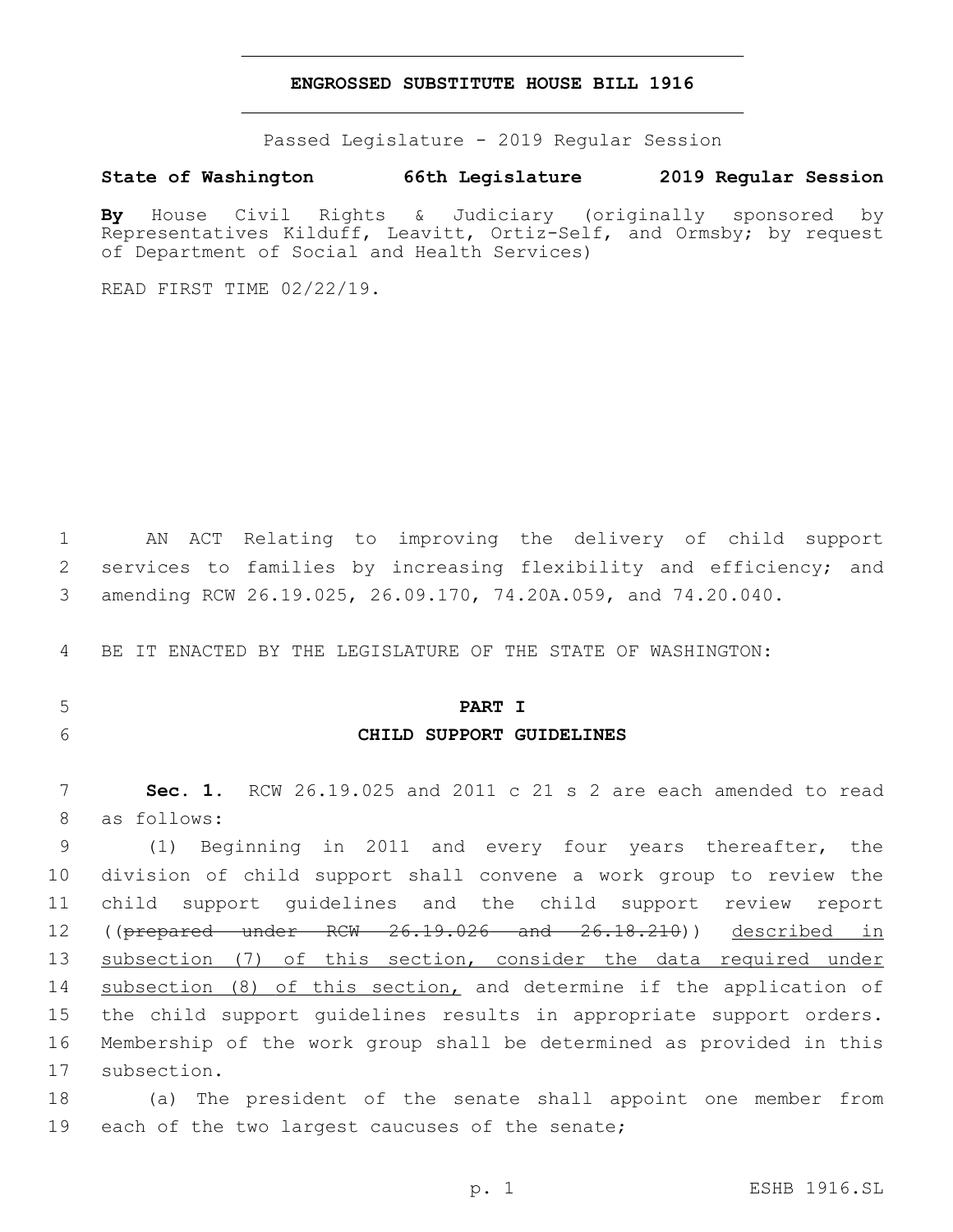(b) The speaker of the house of representatives shall appoint one member from each of the two largest caucuses of the house of 3 representatives;

 (c) The governor, in consultation with the division of child 5 support, shall appoint the following members:

(i) The director of the division of child support;

(ii) A professor of law specializing in family law;

 (iii) A representative from the Washington state bar 9 association's family law executive committee;

10 (iv) An economist;

11 (v) A representative of the tribal community;

 (vi) Two representatives from the superior court judges' association, including a superior court judge and a court commissioner who is familiar with child support issues;

 (vii) A representative from the administrative office of the 16 courts;

 (viii) A prosecutor appointed by the Washington association of 18 prosecuting attorneys;

19 (ix) A representative from legal services;

 (x) Three noncustodial parents, each of whom may be a representative of an advocacy group, an attorney, or an individual, with at least one representing the interests of low-income, 23 noncustodial parents;

 (xi) Three custodial parents, each of whom may be a representative of an advocacy group, an attorney, or an individual, with at least one representing the interests of low-income, custodial 27 parents; and

 (xii) An administrative law judge appointed by the office of 29 administrative hearings.

 (2) Appointments to the work group shall be made by December 1, 2010, and every four years thereafter. The governor shall appoint the 32 chair from among the work group membership.

 (3) The division of child support shall provide staff support to the work group, and shall carefully consider all input received from interested organizations and individuals during the review process.

 (4) The work group may form an executive committee, create subcommittees, designate alternative representatives, and define other procedures, as needed, for operation of the work group.

 (5) Legislative members of the work group shall be reimbursed for travel expenses under RCW 44.04.120. Nonlegislative members, except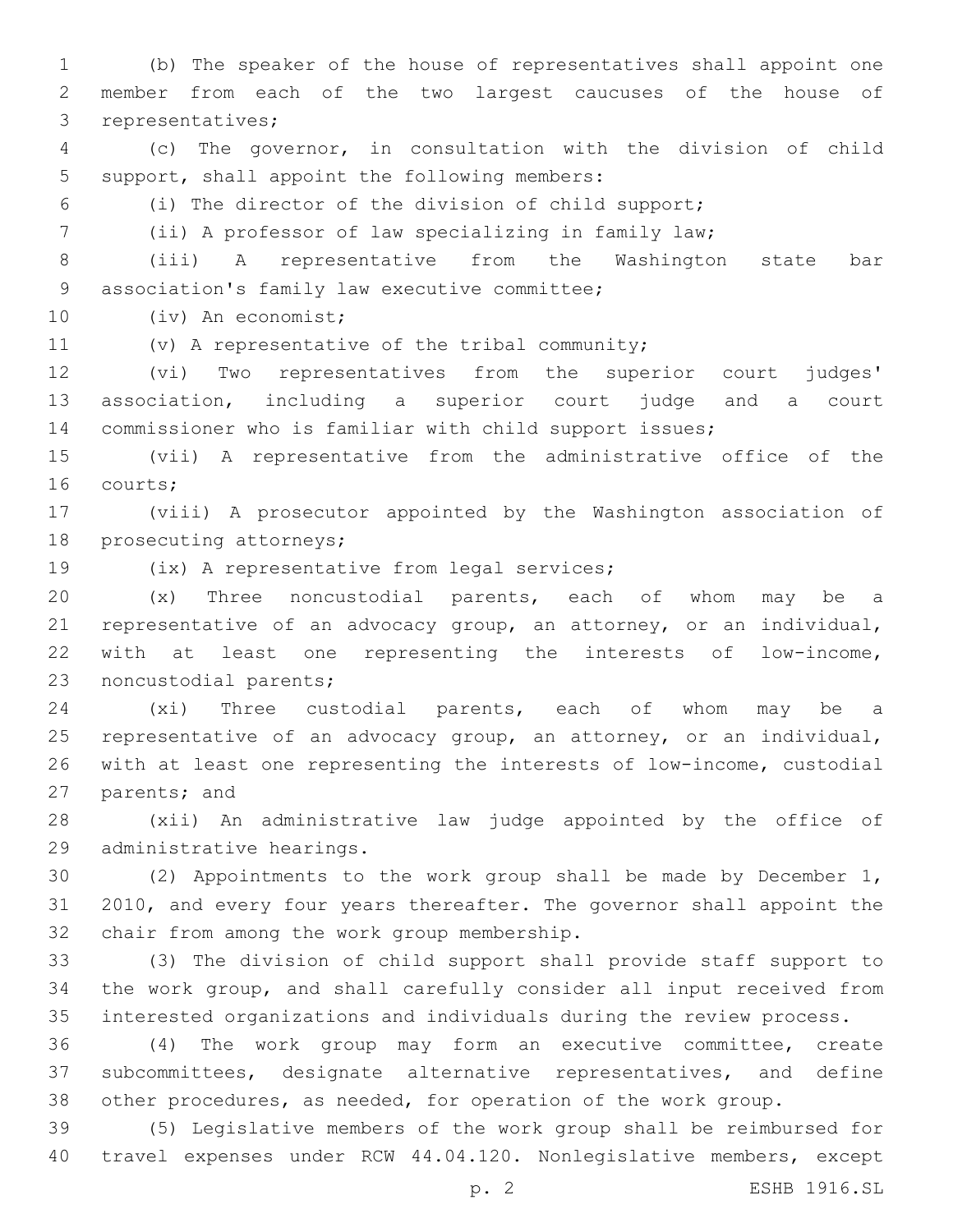those representing an employee or organization, are entitled to be reimbursed for travel expenses in accordance with RCW 43.03.050 and 43.03.060.3 (6) By October 1, 2011, and every four years thereafter, the work group shall report its findings and recommendations to the legislature, including recommendations for legislative action, if 7 necessary. (7) The division of child support must prepare a child support review report for the use of each quadrennial work group. This 10 report, along with the data described in subsection (8) of this section, must be used in the review of the child support guidelines to ensure that deviations from the guidelines are limited and guideline amounts are appropriate based on criteria established by 14 the division of child support, as directed by relevant state and federal law. (8) During the quadrennial review, the data considered by the 17 work group must include: (a) Economic data on the cost of raising children; labor market data by occupation and skill level for the state and local job markets including, but not limited to, unemployment rates, employment 21 rates, hours worked, and earnings; the impact of the quidelines' policies and amounts on parents who have family incomes below two 23 hundred percent of the federal poverty level; and factors that influence employment rates and compliance with child support orders 25 among parents who are obligated to pay support; and (b) Case data, gathered through sampling or other methods, on the 27 application of, and deviations from, the child support quidelines, as 28 well as the rates of default and imputed child support orders and orders determined using the low-income adjustment. The analysis must also include a comparison of payments on child support orders by case characteristics, including whether the order was entered by default, based on imputed income, or determined using the low-income adjustment.

**PART II**

**CRITERIA FOR MODIFICATION OR ADJUSTMENT OF CHILD SUPPORT ORDERS**

 **Sec. 2.** RCW 26.09.170 and 2010 c 279 s 1 are each amended to 37 read as follows: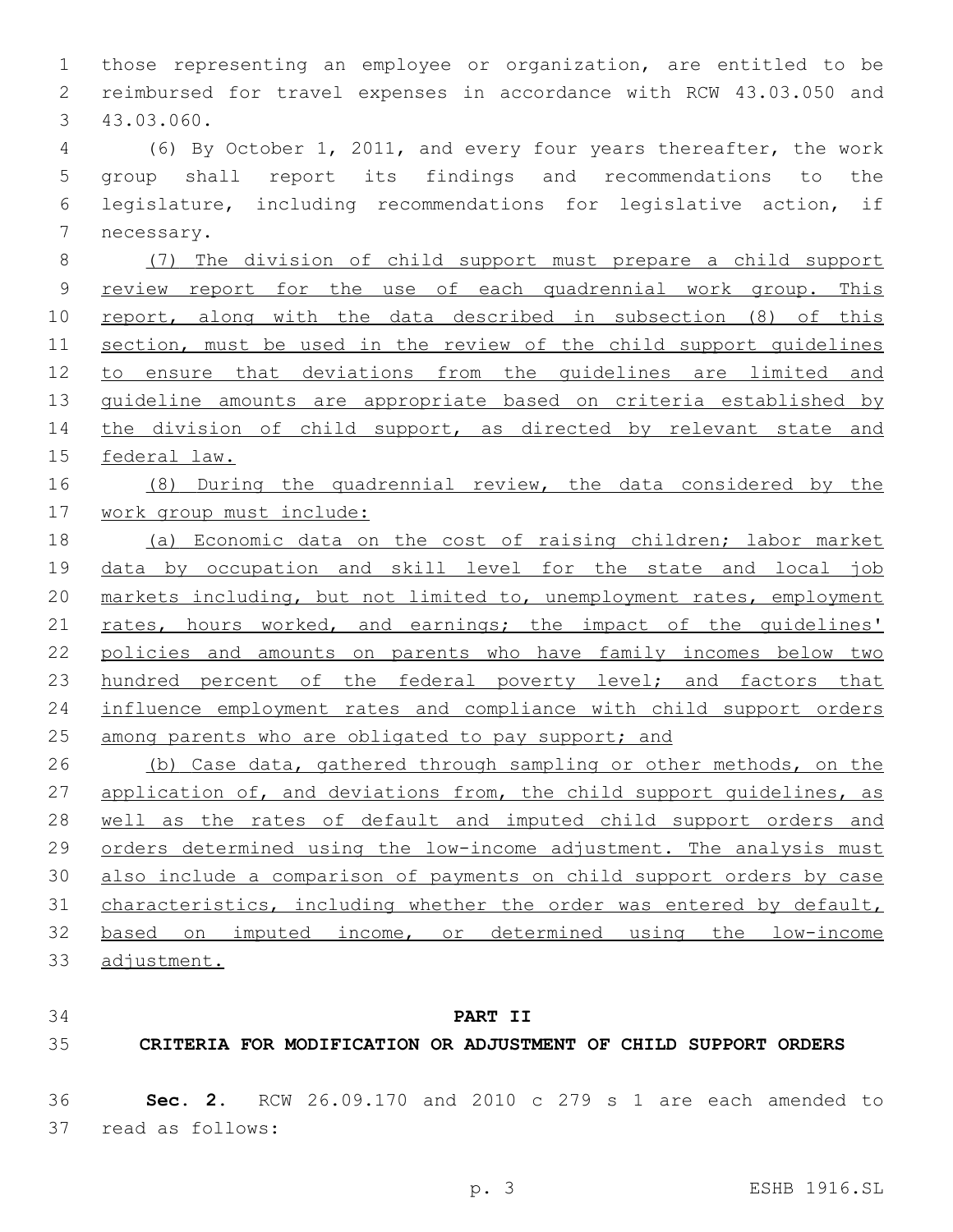(1) Except as otherwise provided in RCW 26.09.070(7), the provisions of any decree respecting maintenance or support may be modified: (a) Only as to installments accruing subsequent to the petition for modification or motion for adjustment except motions to compel court-ordered adjustments, which shall be effective as of the first date specified in the decree for implementing the adjustment; and, (b) except as otherwise provided in this section, only upon a showing of a substantial change of circumstances. The provisions as to property disposition may not be revoked or modified, unless the court finds the existence of conditions that justify the reopening of 11 a judgment under the laws of this state.

 (2) Unless otherwise agreed in writing or expressly provided in the decree the obligation to pay future maintenance is terminated upon the death of either party or the remarriage of the party receiving maintenance or registration of a new domestic partnership 16 of the party receiving maintenance.

 (3) Unless otherwise agreed in writing or expressly provided in the decree, provisions for the support of a child are terminated by emancipation of the child or by the death of the parent obligated to 20 support the child.

 (4) Unless expressly provided by an order of the superior court or a court of comparable jurisdiction, provisions for the support of a child are terminated upon the marriage or registration of a domestic partnership to each other of parties to a paternity order, or upon the remarriage or registration of a domestic partnership to each other of parties to a decree of dissolution. The remaining provisions of the order, including provisions establishing paternity, 28 remain in effect.

 (5)(a) A party to an order of child support may petition for a modification based upon a showing of substantially changed 31 circumstances at any time.

 (b) An obligor's voluntary unemployment or voluntary underemployment, by itself, is not a substantial change of circumstances.34

 (6) An order of child support may be modified one year or more after it has been entered without a showing of substantially changed circumstances:37

 (a) If the order in practice works a severe economic hardship on 39 either party or the child;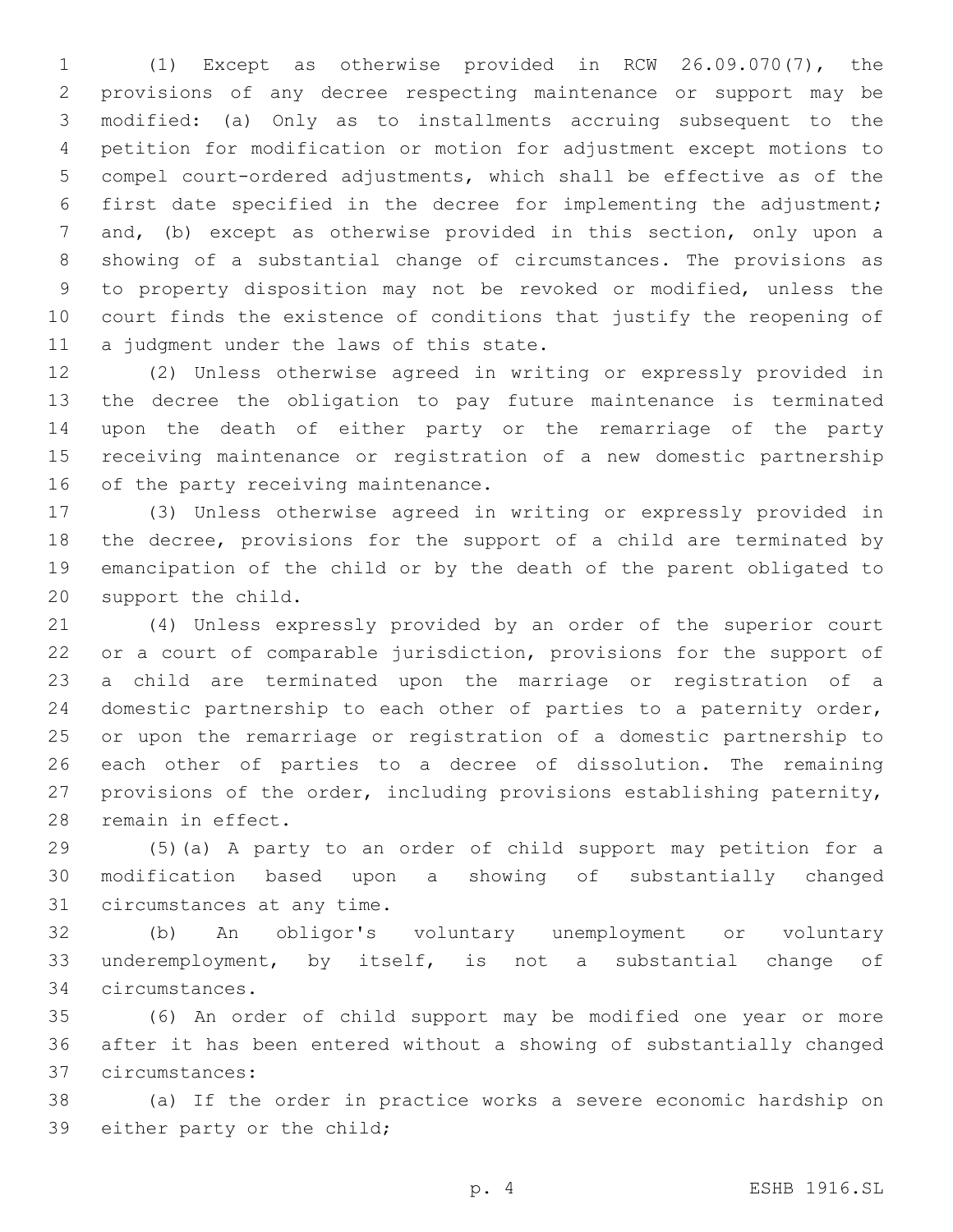(b) ((If a party requests an adjustment in an order for child support which was based on guidelines which determined the amount of support according to the child's age, and the child is no longer in 4 the age category on which the current support amount was based;

 $(6)$  (e)) If a child is still in high school, upon a finding that there is a need to extend support beyond the eighteenth birthday to 7 complete high school; or

8 (((d))) (c) To add an automatic adjustment of support provision 9 consistent with RCW 26.09.100.

 (7)(a) If twenty-four months have passed from the date of the entry of the order or the last adjustment or modification, whichever is later, the order may be adjusted without a showing of 13 substantially changed circumstances based upon:

14 (i) Changes in the income of the parents; or

 (ii) Changes in the economic table or standards in chapter 26.19 16 RCW.

 (b) Either party may initiate the adjustment by filing a motion 18 and child support worksheets.

 (c) If the court adjusts or modifies a child support obligation pursuant to this subsection by more than thirty percent and the change would cause significant hardship, the court may implement the change in two equal increments, one at the time of the entry of the order and the second six months from the entry of the order. Twenty- four months must pass following the second change before a motion for another adjustment under this subsection may be filed.

 (8)(a) The department of social and health services may file an action to modify or adjust an order of child support if public assistance money is being paid to or for the benefit of the child and the department has determined that the child support order is at 30 least ((twenty-five)) fifteen percent above or below the appropriate child support amount set forth in the standard calculation as defined in RCW 26.19.011 ((and reasons for the deviation are not set forth in 33 the findings of fact or order)).

 (b) The department of social and health services may file an action to modify or adjust an order of child support in a 36 nonassistance case if:

 (i) The department has determined that the child support order is 38 at least ((twenty-five)) fifteen percent above or below the appropriate child support amount set forth in the standard 40 calculation as defined in RCW 26.19.011;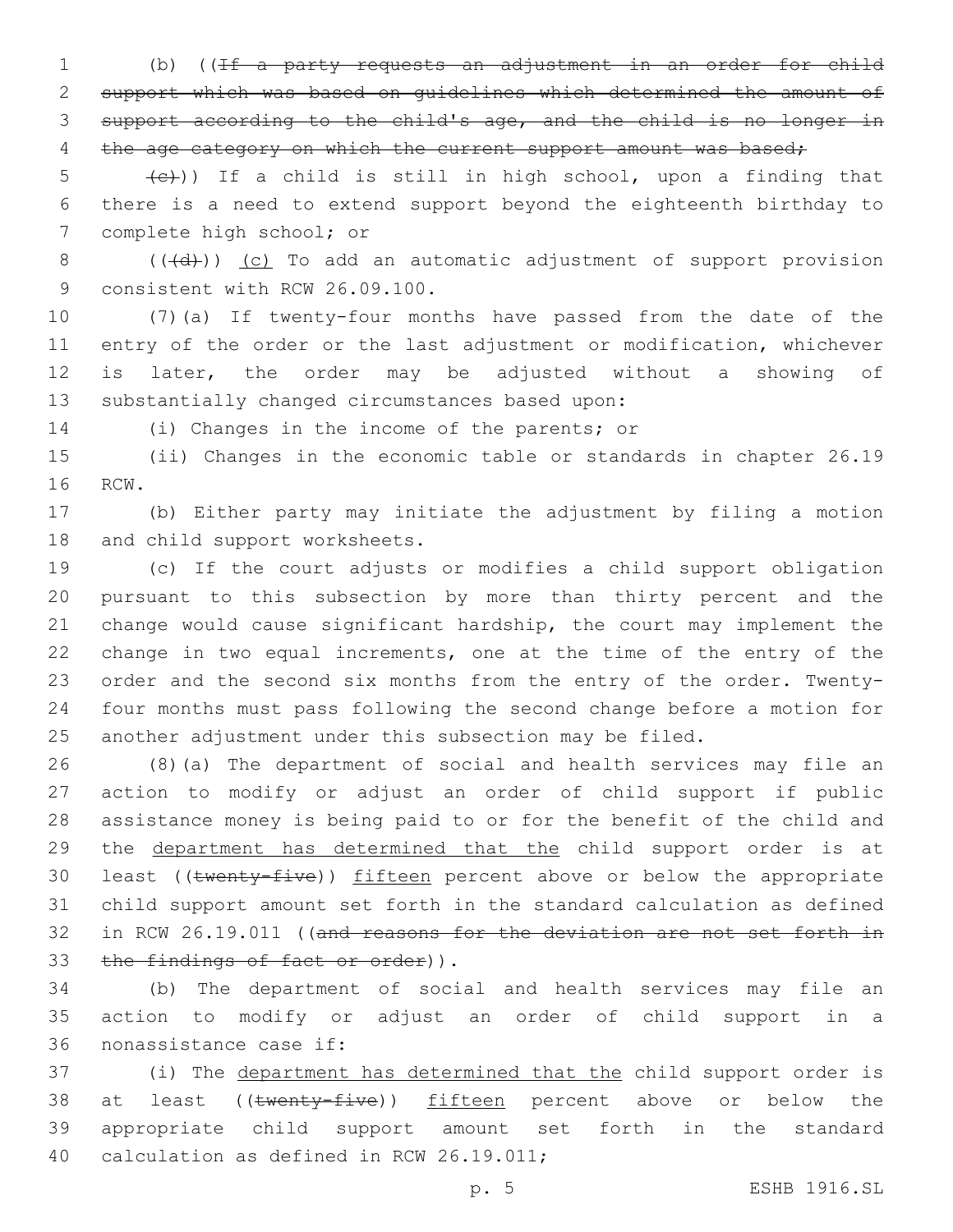1 (ii) The department has determined the case meets the 2 department's review criteria; and

3 (iii) A party to the order or another state or jurisdiction has 4 requested a review.

 (c) If incarceration of the parent who is obligated to pay support is the basis for the difference between the existing child support order amount and the proposed amount of support determined as a result of a review, the department may file an action to modify or 9 adjust an order of child support even if:

10 (i) There is no other change of circumstances; and

11 (ii) The change in support does not meet the fifteen percent 12 threshold.

13 (d) The determination of ((twenty-five percent or more shall)) 14 whether the child support order is at least fifteen percent above or 15 below the appropriate child support amount must be based on the 16 current income of the parties ((and the department shall not be 17 required to show a substantial change of circumstances if the reasons 18 for the deviations were not set forth in the findings of fact or  $19$   $\text{order}$ )).

20 (9) The department of social and health services may file an 21 action to modify or adjust an order of child support under 22 subsections (5) through (7) of this section if:

23 (a) Public assistance money is being paid to or for the benefit 24 of the child;

25 (b) A party to the order in a nonassistance case has requested a 26 review; or

27 (c) Another state or jurisdiction has requested a modification of 28 the order.

 (10) If testimony other than affidavit is required in any proceeding under this section, a court of this state shall permit a party or witness to be deposed or to testify under penalty of perjury by telephone, audiovisual means, or other electronic means, unless 33 good cause is shown.

34 **Sec. 3.** RCW 74.20A.059 and 2018 c 150 s 109 are each amended to 35 read as follows:

36 (1) The department, the physical custodian, or the responsible 37 parent may petition for a prospective modification of a final 38 administrative order if: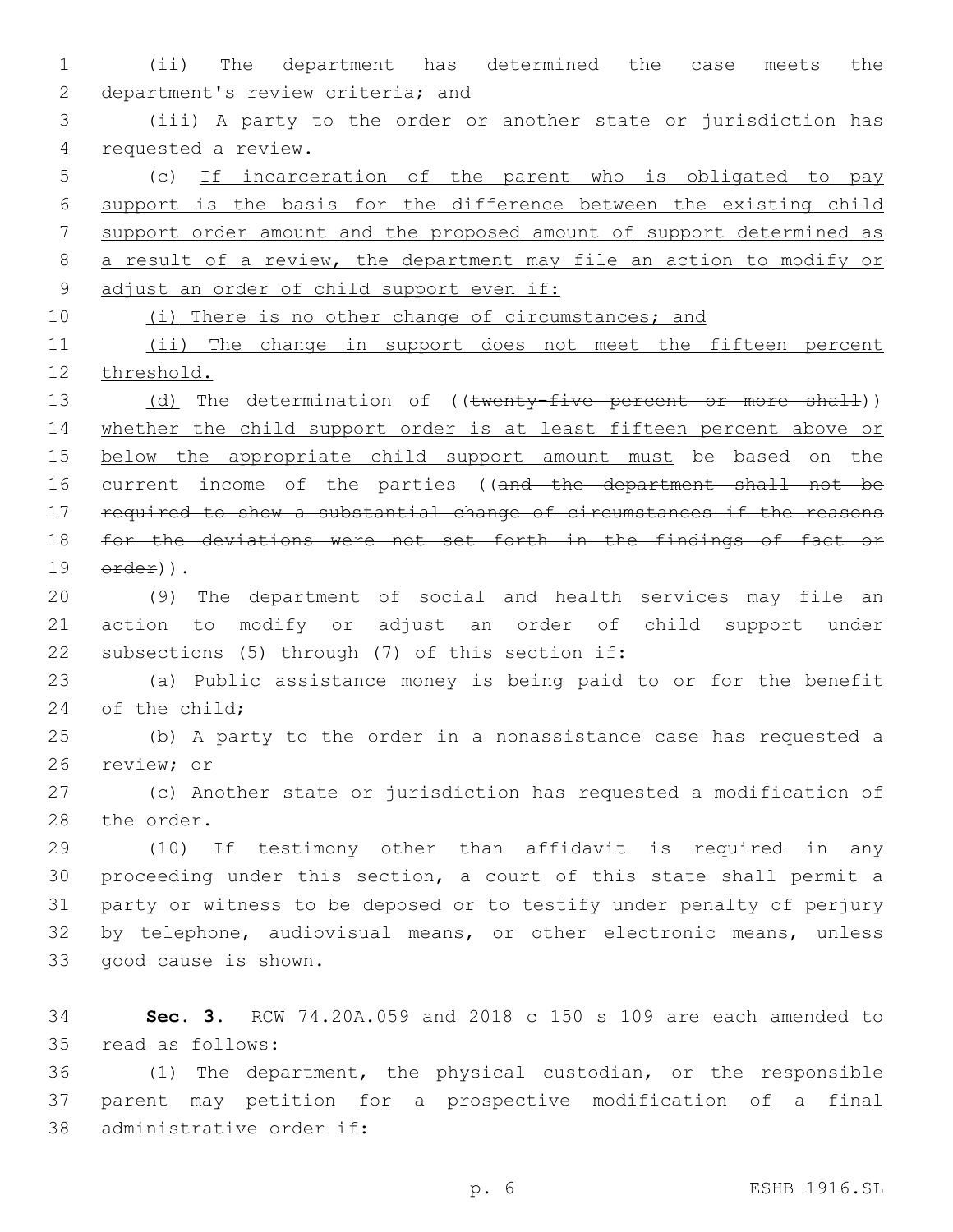(a) The administrative order has not been superseded by a 2 superior court order; and

 (b) There has been a substantial change of circumstances, except as provided under RCW 74.20A.055(4)(d) or subsection (2) of this 5 section.

 (2) An order of child support may be modified at any time without a showing of substantially changed circumstances if incarceration of 8 the parent who is obligated to pay support is the basis for the inconsistency between the existing child support order amount and the 10 amount of support determined as a result of a review.

 (3) An order of child support may be modified one year or more after it has been entered without showing a substantial change of 13 circumstances:

 (a) If the order in practice works a severe economic hardship on 15 either party or the child; or

16 (b) ((If a party requests an adjustment in an order for child support that was based on guidelines which determined the amount of support according to the child's age, and the child is no longer in 19 the age category on which the current support amount was based; or

 $(e)$ )) If a child is a full-time student and reasonably expected to complete secondary school or the equivalent level of vocational or technical training before the child becomes nineteen years of age upon a finding that there is a need to extend support beyond the 24 eighteenth birthday.

 ( $(\overline{3})$ )  $(4)$  An order may be modified without showing a substantial change of circumstances if the requested modification is 27 to:

 (a) Require medical support under RCW 26.09.105 for a child 29 covered by the order; or

(b) Modify an existing order for health care coverage.

31 ((+4))) (5) Support orders may be adjusted once every twenty-four months based upon changes in the income of the parents without a 33 showing of substantially changed circumstances.

 ( $(\overline{(+5+})$ ) (6)(a) All administrative orders entered on, before, or after September 1, 1991, may be modified based upon changes in the child support schedule established in chapter 26.19 RCW without a substantial change of circumstances. The petition may be filed based on changes in the child support schedule after twelve months has expired from the entry of the administrative order or the most recent modification order setting child support, whichever is later.

p. 7 ESHB 1916.SL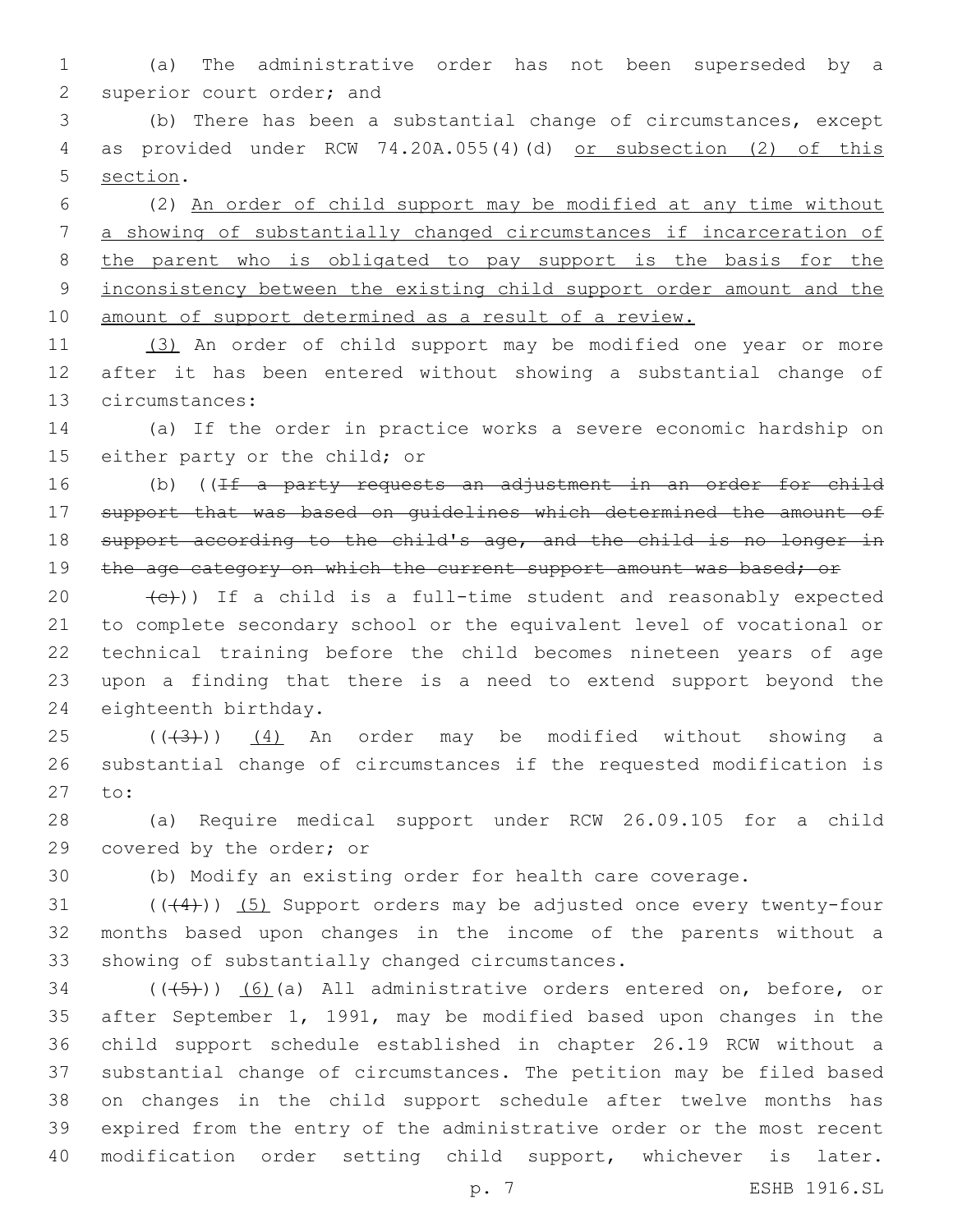However, if a party is granted relief under this provision, twenty- four months must pass before another petition for modification may be 3 filed pursuant to subsection  $((44))$   $(5)$  of this section.

4 (b) If, pursuant to subsection  $((+4))$  (5) of this section or (a) of this subsection, the order modifies a child support obligation by more than thirty percent and the change would cause significant hardship, the change may be implemented in two equal increments, one at the time of the entry of the order and the second six months from the entry of the order. Twenty-four months must pass following the second change before a petition for modification under subsection  $(1)$   $((4)$ )) (5) of this section may be filed.

 $((+6+))$  (7) An increase in the wage or salary of the parent or custodian who is receiving the support transfer payments is not a substantial change in circumstances for purposes of modification under subsection (1)(b) of this section. An obligor's voluntary unemployment or voluntary underemployment, by itself, is not a 17 substantial change of circumstances.

 $((+7+))$  (8) The department shall file the petition and a supporting affidavit with the secretary or the secretary's designee 20 when the department petitions for modification.

 $(1)$  ( $(48)$ ))  $(9)$  The responsible parent or the physical custodian shall follow the procedures in this chapter for filing an application for an adjudicative proceeding to petition for modification.

 $((+9+))$  (10) Upon the filing of a proper petition or application, the secretary or the secretary's designee shall issue an order directing each party to appear and show cause why the order should 27 not be modified.

28 (((410))) (11) If the presiding or reviewing officer finds a modification is appropriate, the officer shall modify the order and set current and future support under chapter 26.19 RCW.

- 
- 

### **PART III**

# **ANNUAL FEE FOR SUPPORT ENFORCEMENT SERVICES**

 **Sec. 4.** RCW 74.20.040 and 2012 1st sp.s. c 4 s 1 are each 34 amended to read as follows:

 (1) Whenever the department receives an application for public assistance on behalf of a child, the department shall take appropriate action under the provisions of this chapter, chapter 74.20A RCW, or other appropriate statutes of this state to establish

p. 8 ESHB 1916.SL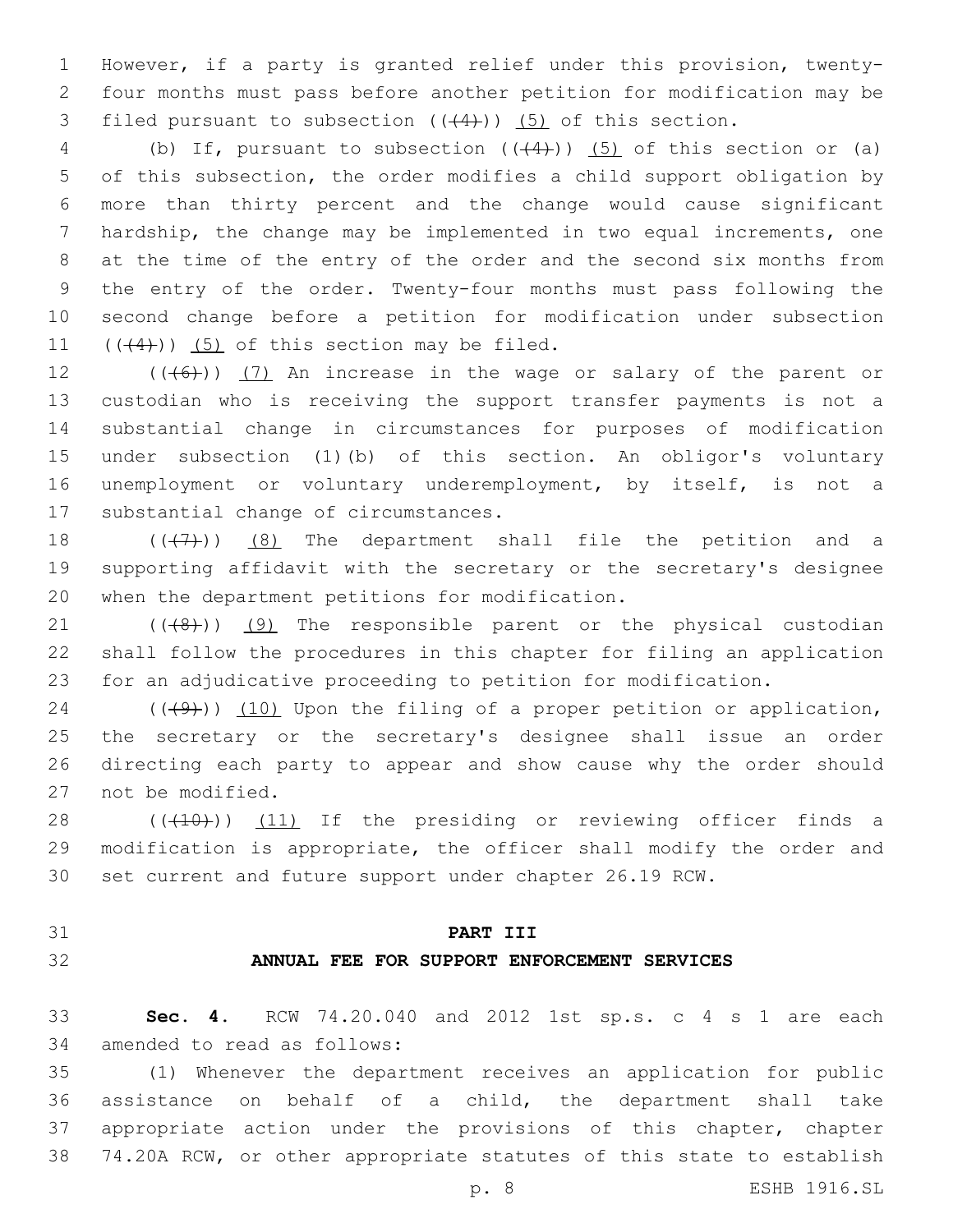or enforce support obligations against the parent or other persons 2 owing a duty to pay support moneys.

 (2) The secretary may accept a request for support enforcement services on behalf of persons who are not recipients of public assistance and may take appropriate action to establish or enforce support obligations against the parent or other persons owing a duty to pay moneys. The secretary may condition requests accepted under 8 this subsection ((may be conditioned)) upon the payment of a fee as required by subsection (6) of this section or through regulation issued by the secretary. The secretary may establish by regulation, reasonable standards and qualifications for support enforcement 12 services ((under this subsection)) provided to persons who are not 13 currently receiving public assistance.

 (3) The secretary may accept requests for support enforcement services from child support enforcement agencies in other states operating child support programs under Title IV-D of the social security act or from foreign countries, and may take appropriate 18 action to establish and enforce support obligations, or to enforce 19 subpoenas, information requests, orders for genetic testing, and collection actions issued by the other agency against the parent or 21 other person owing a duty to pay support moneys, the parent or other person's employer, or any other person or entity properly subject to child support collection or information-gathering processes. The request shall contain and be accompanied by such information and 25 documentation as the secretary may by rule require, and be signed by an authorized representative of the agency. The secretary may adopt rules setting forth the duration and nature of services provided 28 under this subsection.

 (4) The department may take action to establish, enforce, and collect a support obligation, including performing related services, under this chapter and chapter 74.20A RCW, or through the attorney general or prosecuting attorney for action under chapter 26.09, 33 26.18, 26.20, 26.21A, 26.26A, or ((26.26)) 26.26B RCW or other appropriate statutes or the common law of this state.

 (5) Whenever a support order is filed with the Washington state support registry under chapter 26.23 RCW, the department may take appropriate action under the provisions of this chapter, chapter 26.23 or 74.20A RCW, or other appropriate law of this state to establish or enforce the support obligations contained in that order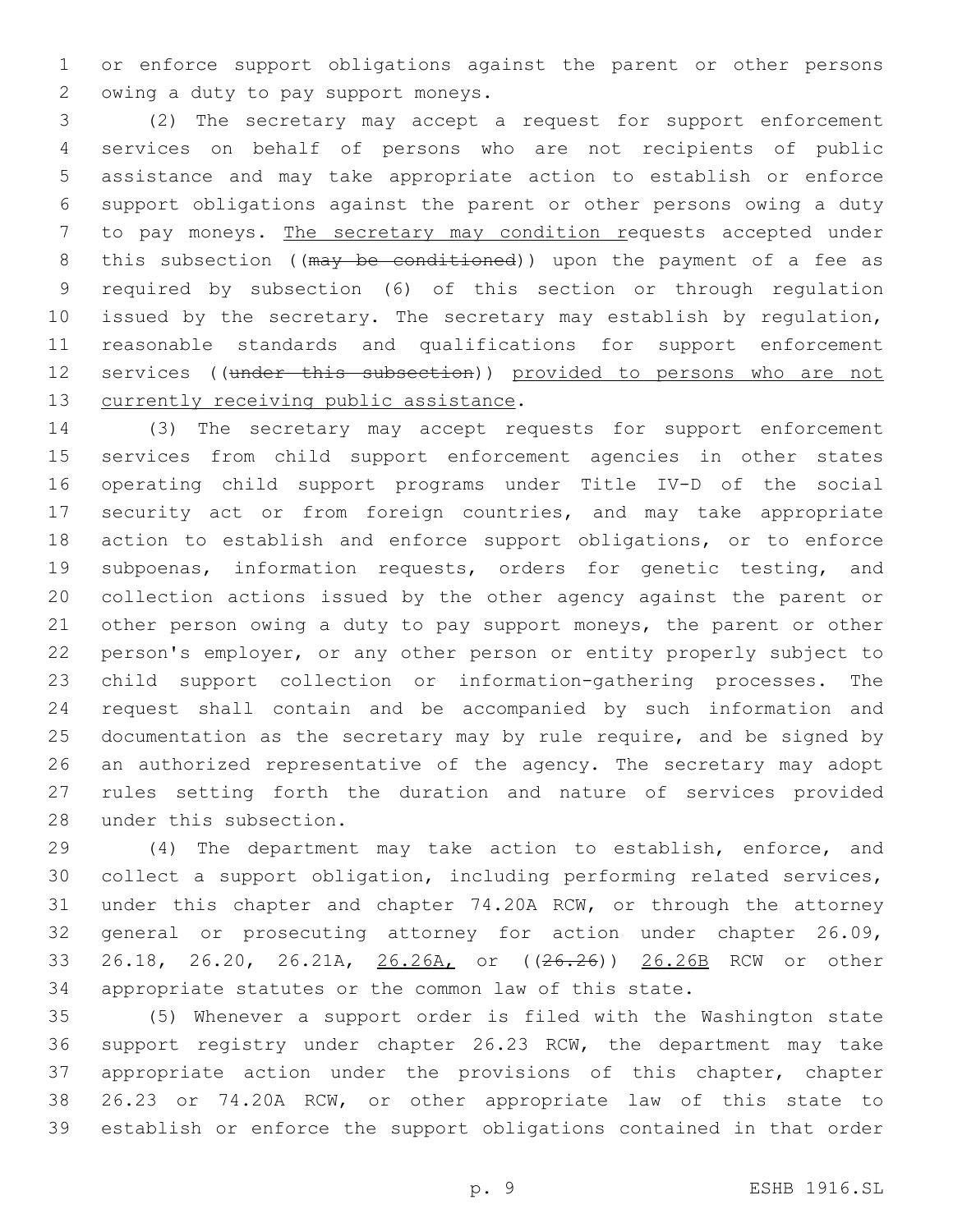1 against the responsible parent or other persons owing a duty to pay 2 support moneys.

3 (6)(a) Effective October 1, 2019, the secretary( $\frac{1}{t}$  in the case of 4 an individual who has never received assistance under a state program 5 funded under part A and for whom the state has collected at least 6 five hundred dollars of support,)) shall impose an annual fee of 7 ((twenty-five)) thirty-five dollars for each case in which support 8 enforcement services are furnished( $(\tau$  which)) where:

9 (i) The person entitled to receive support has never received 10 assistance under the temporary assistance for needy families program, 11 the aid for dependent families and children program, or a tribal 12 temporary assistance for needy families program; and

13 (ii) The state has collected at least five hundred fifty dollars 14 of support.

15 (b) The annual fee shall be retained by the state from support 16 collected on behalf of the ((individual)) person entitled to receive 17 support, but not from the first five hundred fifty dollars of 18 support.

19 (c) The secretary may, on showing of necessity, waive or defer 20 any such fee or cost.

21 (7) Fees, due and owing, may be retained from support payments 22 directly or collected as delinquent support moneys utilizing any of 23 the remedies in this chapter  $((74.20 \text{ RCW}))$ , chapter 74.20A ( $(\text{RCW}_r)$ 24 ehapter)) or 26.21A RCW, or any other remedy at law or equity 25 available to the department or any agencies with whom it has a 26 cooperative or contractual arrangement to establish, enforce, or 27 collect support moneys or support obligations.

28 (8) The secretary may waive the fee, or any portion thereof, as a part of a compromise of disputed claims or may grant partial or total charge off of said fee if the secretary finds there are no available, practical, or lawful means by which said fee may be collected or to facilitate payment of the amount of delinquent support moneys or fees 33 owed.

 (9) The secretary shall adopt rules conforming to federal laws, including but not limited to complying with section 7310 of the federal deficit reduction act of 2005, 42 U.S.C. Sec. 654, and rules and regulations required to be observed in maintaining the state child support enforcement program required under Title IV-D of the federal social security act. The adoption of these rules shall be calculated to promote the cost-effective use of the agency's

p. 10 ESHB 1916.SL